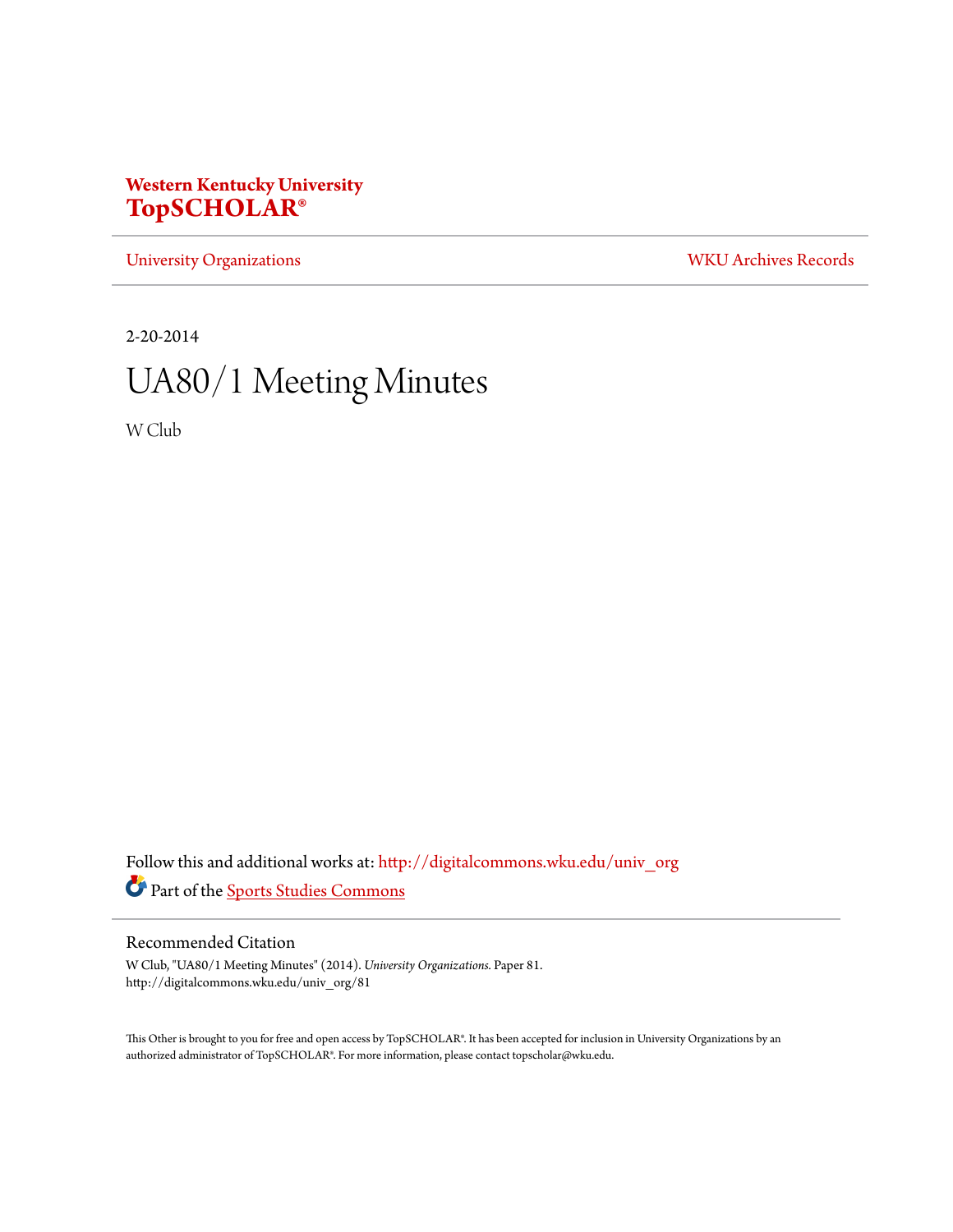#### MINUTES - W-CLUB BOARD OF DIRECTORS

Conference Room, Meyer Mortgage, 8:00 a.m., Thursday, February 20, 2014

In Attendance (19) — Bryan Baysinger, Wayne Bush, Gary Carver, Jim Clark (ex-officio), Rick Dubose (ex-officio), Joe Easterling, Bill Edwards, Butch Gilbert, Pam Herriford, Matt Idlett, Paul Just, Jim Meyer, Mike Montgomery, Bill Moore (presiding), Mike Newton, Bill Powell, Bobby Rascoe, Mickey Riggs, Chris Tinius. Not Present (8) — Vincel Anthony, Tom Bird, Jared Holland, Jerry Humble, Eric Sack, Tim Slattery, Todd Stewart (ex-officio),

Opening Comments — W-Club President Bill Moore invited Mr. Dubose to make comments. Dubose noted that the plaza in front of the new Augenstein Alumni Center is nearing completion and will be the home of a statue of Big Red. In addition work is underway on construction of the new hotel located behind the Alumni Center. Moore added a report on his recent visit with AD Todd Stewart. Their discussion included: potential for recognition of letterwinner groups (perhaps by decade) at home football games; ticket arrangements and better game seating for W-Club members are home football and basketball games; and, encouraging coaches and athletes to stand with hands over their hearts for the playing of the National Anthem before athletic events.

1. Approval of Minutes (February meeting) — Riggs questioned the item in the minutes regarding the board vote in November meeting to accept into membership a person affiliated with the swimming team in the late 1980s ... discussion followed ... motion to approve the minutes by Meyer (with note of the question regarding the vote on the person's membership for future reference), 2nd by Carver. APPROVED

2. HAF Report (Jim Clark) — working on renewals for HAF membership and football tickets ... planning for educating fans about the new conference (Conference USA) ... planning for Sun Belt basketball tournaments in New Orleans; big convention in the city at the time and difficult to find lodging.

3. Sports Report (Pam Herriford) — baseball season is opening ... basketball teams each have 2 home games left; the men are 2nd in the Sun Belt and the women are 3rd ... football is finalizing new staff and Spring Game is set for April 19 ... men's golf opens Mar. 4-5 and the women open Feb. 24-25 ... soccer is in midst of conditioning ... softball is 5-4-1 and home opener is Friday ... swimming takes part in the C-USA championships beginning Feb. 26 ... tennis teams are both 2-1 in the early going ... SBC indoor track meet will be at Birmingham.

4. Committee Reports

Katy Tinius.

· Finance Committee (Bill Edwards, Chair) — attached

• Membership Committee (Jared Holland, Chair) — Holland not present; no printout, but Just pointed out little change this time of year ... Executive Committee will meet before next board meeting and discuss planning for 2014-15 membership drive.

• Recognition Committee (Pam Herriford)  $-$  pass

• Development Committee (Matt Idlett) — comments on membership push ... need to get news releases on website ... good support for men's basketball hospitality

• Special Projects Committee (Mike Montgomery) —

1) suggests the board consider the possibility of the fund-raiser event (perhaps off-campus an off-campus dinner with a former letterwinner as a speaker) -- present club awards (Edwards and Just awards + honorary memberships) ... proceeds could help support hospitality for football and basketball games (discussion -- Baysinger suggests other use for funds, i.e., student-athlete awards, etc.; other comments -- just direct funds raised to operations burget and not tie to specific items) ... Bush expressed concern about fitting event into the annual calendar; and others concern about underwriting event to cover costs ... general agreement to continue to explore the idea.

2) W-Club Room in The Arena ... discussed 2nd phase of renovation (conversion to "patio" area to become part of the room) ... has had preliminary talks with a potential sponsor for the project.

3) Hospitality Tent in The Stadium ... presented architect's renderings of what a permanent struture on the site of the current tent might look like ... will continue to explore.

### 6. Old Business

• Kiosks Project (Just) — commitment from Hitcents to make site workable; work will begin as soon as Hitcents receives overdue \$3,000 maintenance fee for last year ... will cover all but two of problems that have been identified and those will be addressed under the provisions of the maintenance agreement ... outlined other details.

• Basketball Tickets (Montgomery) — Stewart is interested in trying to make something work

8. Next Meeting — Thursday, April 17 (as per new annual meeting schedule approved at October meeting -- 7 regular annual meetings: late July/early August ... September ... October ... November ... late January/early February ... April ... late May/early June)

9. Motion to Adjourn

- Meeting Adjourned / minutes submitted by Paul Just, Secretary -